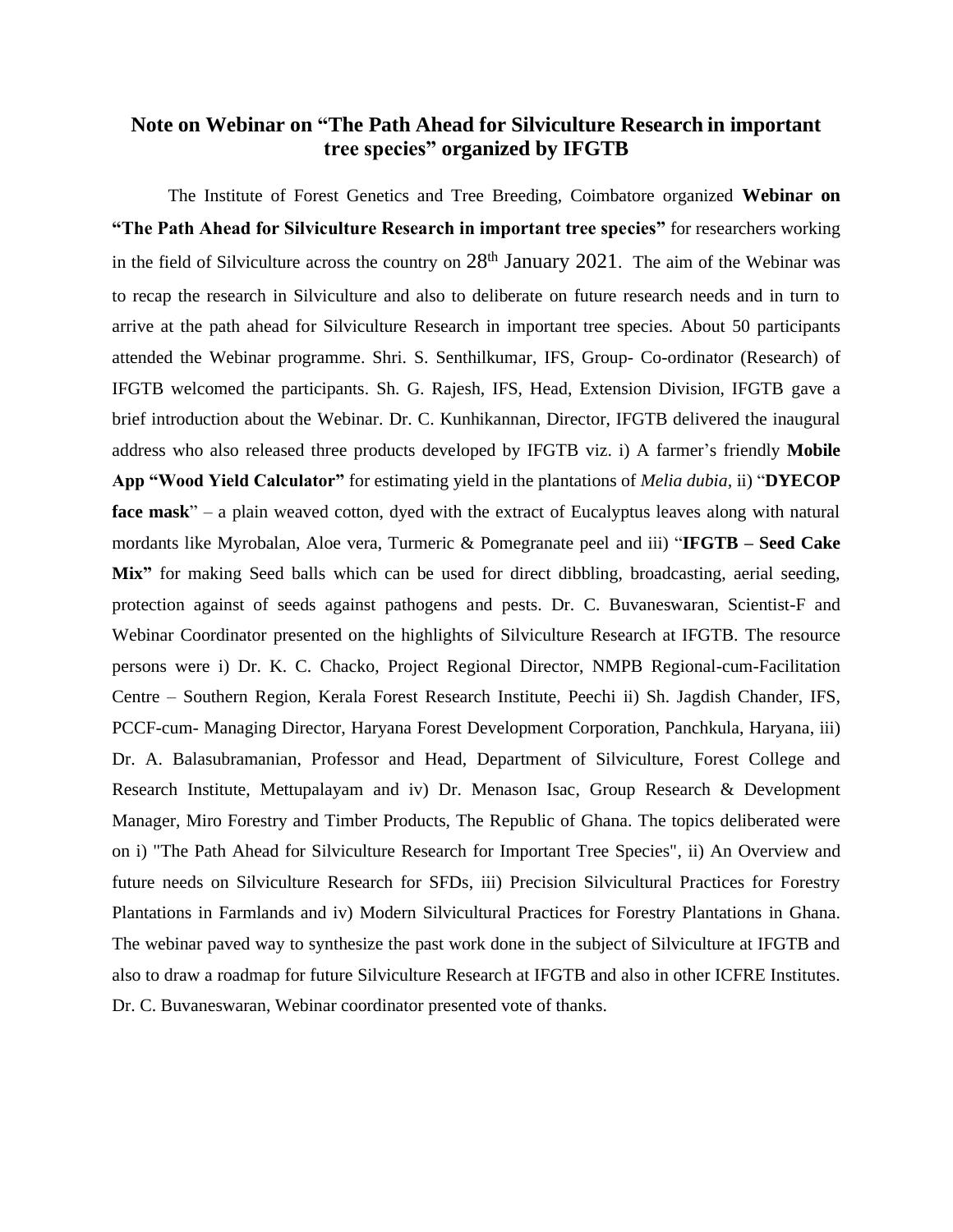

Release of "**IFGTB – Seed Cake Mix"** for making Seed balls which can be used for direct dibbling, broadcasting, aerial seeding